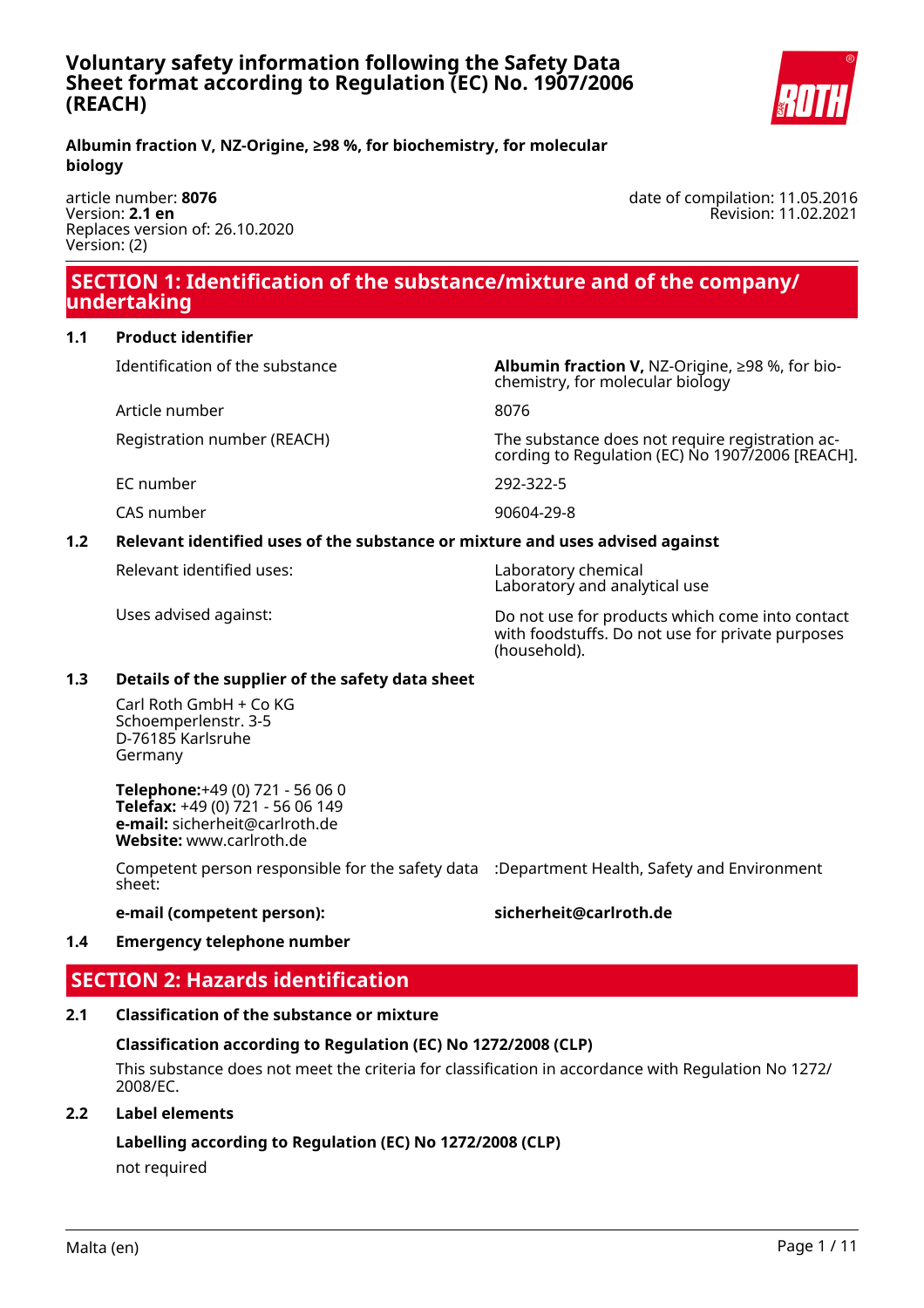

#### **Albumin fraction V, NZ-Origine, ≥98 %, for biochemistry, for molecular biology**

article number: **8076**

#### **2.3 Other hazards**

#### **Results of PBT and vPvB assessment**

According to the results of its assessment, this substance is not a PBT or a vPvB.

### **SECTION 3: Composition/information on ingredients**

#### **3.1 Substances**

Name of substance Albumin fraction V Molar mass CAS No 90604-29-8 EC No 292-322-5

 $-66.000\frac{g}{mol}$ 

### **SECTION 4: First aid measures**

#### **4.1 Description of first aid measures**



#### **General notes**

No special measures are necessary.

#### **Following inhalation**

Provide fresh air.

#### **Following skin contact**

Brush off loose particles from skin. Rinse skin with water/shower.

#### **Following eye contact**

Rinse cautiously with water for several minutes.

#### **Following ingestion**

Rinse mouth. Call a doctor if you feel unwell.

**4.2 Most important symptoms and effects, both acute and delayed** Symptoms and effects are not known to date.

### **4.3 Indication of any immediate medical attention and special treatment needed** none

### **SECTION 5: Firefighting measures**

#### **5.1 Extinguishing media**

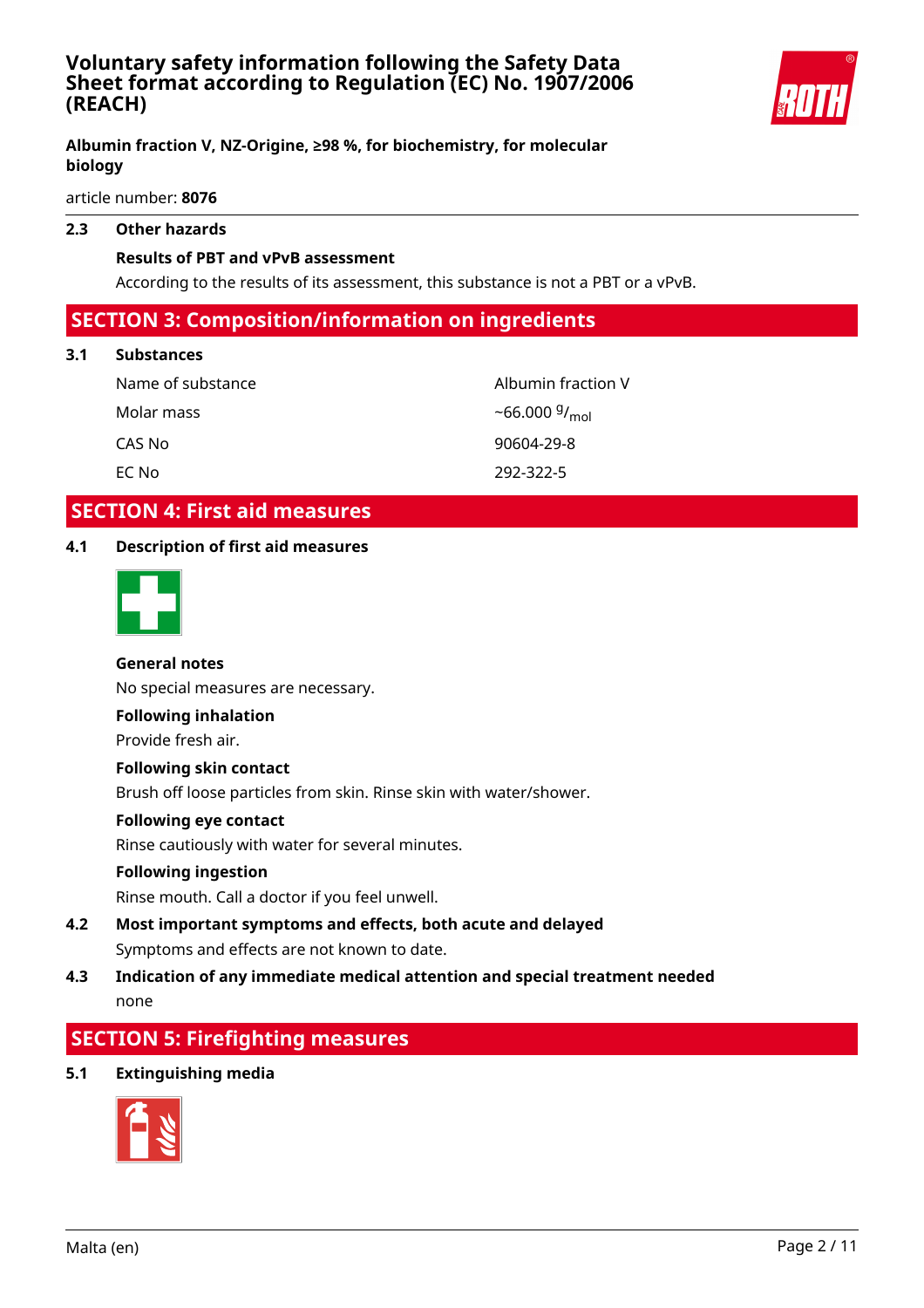

#### **Albumin fraction V, NZ-Origine, ≥98 %, for biochemistry, for molecular biology**

article number: **8076**

#### **Suitable extinguishing media**

co-ordinate firefighting measures to the fire surroundings water, foam, dry extinguishing powder, ABC-powder

#### **Unsuitable extinguishing media**

water jet

**5.2 Special hazards arising from the substance or mixture** Combustible.

#### **Hazardous combustion products**

Nitrogen oxides (NOx), Carbon monoxide (CO), Carbon dioxide (CO<sub>2</sub>), May produce toxic fumes of carbon monoxide if burning.

#### **5.3 Advice for firefighters**

In case of fire and/or explosion do not breathe fumes. Fight fire with normal precautions from a reasonable distance. Wear self-contained breathing apparatus.

### **SECTION 6: Accidental release measures**

**6.1 Personal precautions, protective equipment and emergency procedures**



#### **For non-emergency personnel**

Control of dust.

#### **6.2 Environmental precautions**

Keep away from drains, surface and ground water.

#### **6.3 Methods and material for containment and cleaning up**

#### **Advice on how to contain a spill**

Covering of drains. Take up mechanically.

#### **Advice on how to clean up a spill**

Take up mechanically.

#### **Other information relating to spills and releases**

Place in appropriate containers for disposal.

#### **6.4 Reference to other sections**

Hazardous combustion products: see section 5. Personal protective equipment: see section 8. Incompatible materials: see section 10. Disposal considerations: see section 13.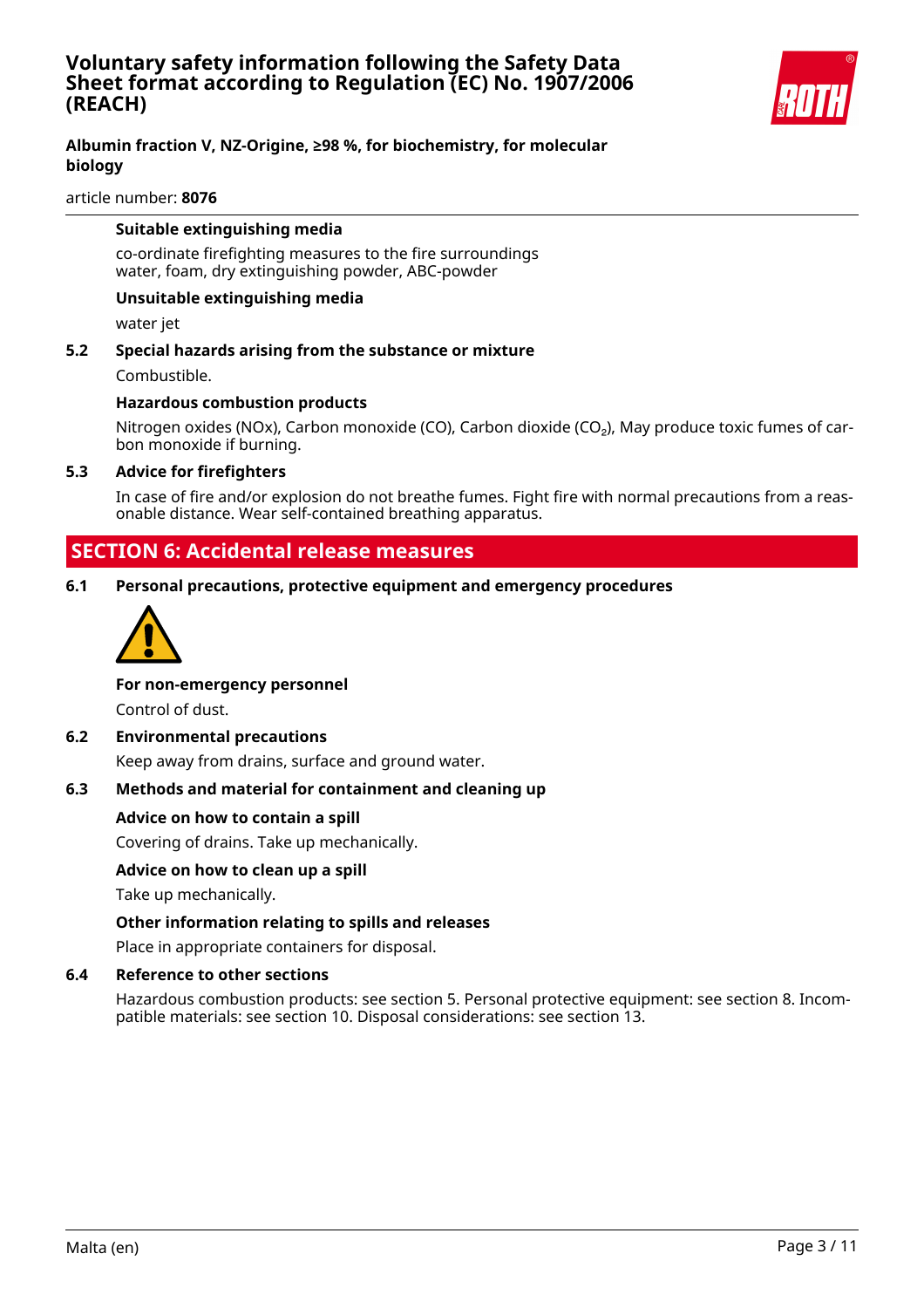

**Albumin fraction V, NZ-Origine, ≥98 %, for biochemistry, for molecular biology**

article number: **8076**

### **SECTION 7: Handling and storage**

**7.1 Precautions for safe handling**

No special measures are necessary.

**Advice on general occupational hygiene**

Keep away from food, drink and animal feedingstuffs.

**7.2 Conditions for safe storage, including any incompatibilities**

Store in a dry place. Keep in a cool place.

**Incompatible substances or mixtures**

Observe hints for combined storage.

**Consideration of other advice**

#### **Ventilation requirements**

Use local and general ventilation.

**Specific designs for storage rooms or vessels**

Recommended storage temperature: 2 – 8 °C

#### **7.3 Specific end use(s)**

No information available.

### **SECTION 8: Exposure controls/personal protection**

**8.1 Control parameters**

### **National limit values**

**Occupational exposure limit values (Workplace Exposure Limits)** Data are not available.

### **8.2 Exposure controls**

**Individual protection measures (personal protective equipment)**

**Eye/face protection**



Use safety goggle with side protection.

#### **Skin protection**



#### **• hand protection**

Wear suitable gloves. Chemical protection gloves are suitable, which are tested according to EN 374.

**• type of material** NBR (Nitrile rubber)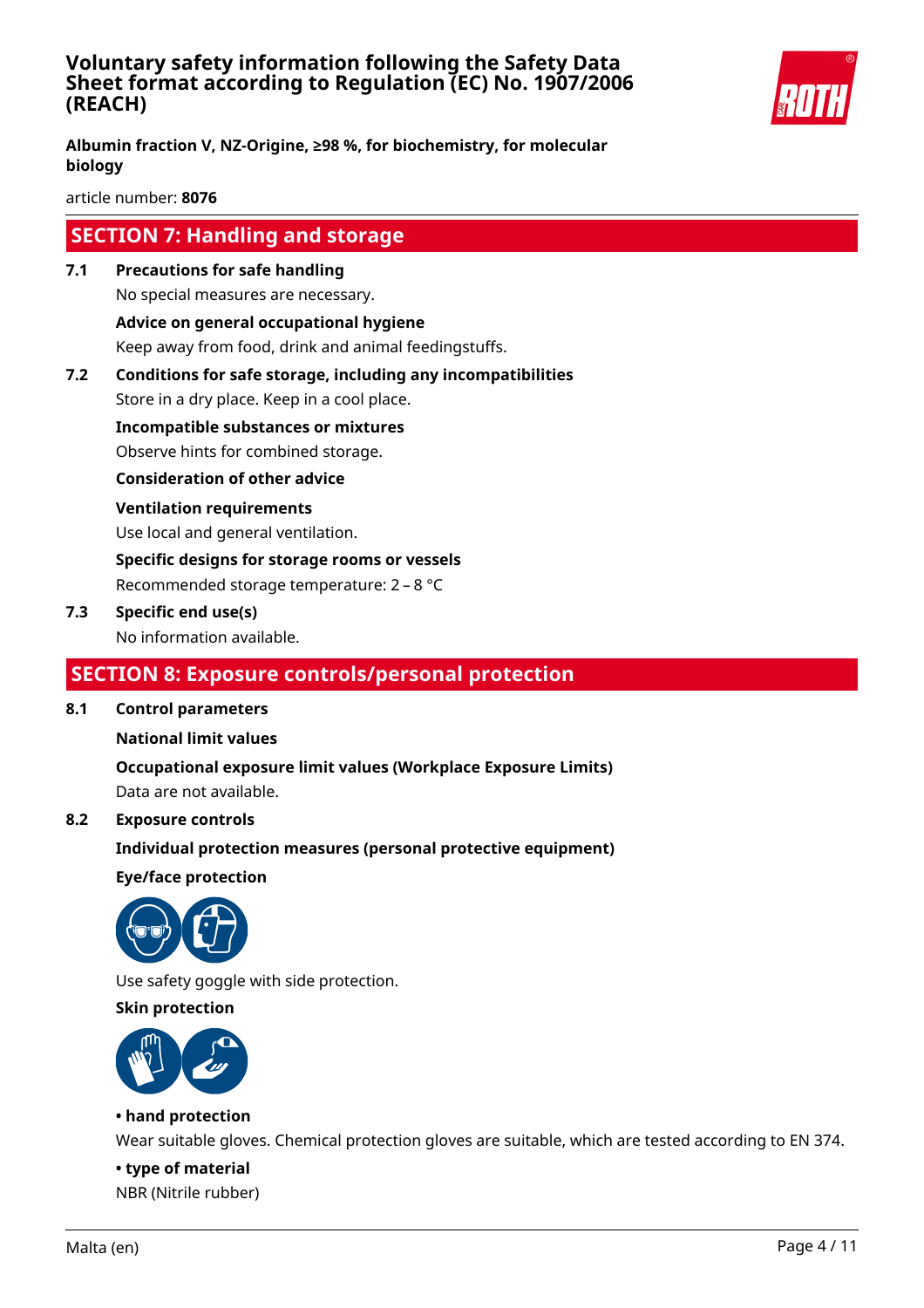

#### **Albumin fraction V, NZ-Origine, ≥98 %, for biochemistry, for molecular biology**

article number: **8076**

- **material thickness**
- >0,11 mm

#### **• breakthrough times of the glove material**

>480 minutes (permeation: level 6)

#### **• other protection measures**

Take recovery periods for skin regeneration. Preventive skin protection (barrier creams/ointments) is recommended.

#### **Respiratory protection**



Respiratory protection necessary at: Dust formation. Particulate filter device (EN 143). P1 (filters at least 80 % of airborne particles, colour code: White).

#### **Environmental exposure controls**

Keep away from drains, surface and ground water.

### **SECTION 9: Physical and chemical properties**

#### **9.1 Information on basic physical and chemical properties**

| Physical state                                              | solid                                                         |
|-------------------------------------------------------------|---------------------------------------------------------------|
| Form                                                        | acc. to product description                                   |
| Colour                                                      | beige                                                         |
| Odour                                                       | odourless                                                     |
| Melting point/freezing point                                | not determined                                                |
| Boiling point or initial boiling point and boiling<br>range | not determined                                                |
| Flammability                                                | this material is combustible, but will not ignite<br>readily  |
| Lower and upper explosion limit                             | not determined                                                |
| Flash point                                                 | not applicable                                                |
| Auto-ignition temperature                                   | not determined                                                |
| Decomposition temperature                                   | not relevant                                                  |
| pH (value)                                                  | 6,5 – 7,5 (in aqueous solution: 20 $9/$ <sub>l</sub> , 20 °C) |
| Kinematic viscosity                                         | not relevant                                                  |
| Solubility(ies)                                             |                                                               |
| Water solubility                                            | (soluble)                                                     |
| Partition coefficient                                       |                                                               |
| Partition coefficient n-octanol/water (log value):          | this information is not available                             |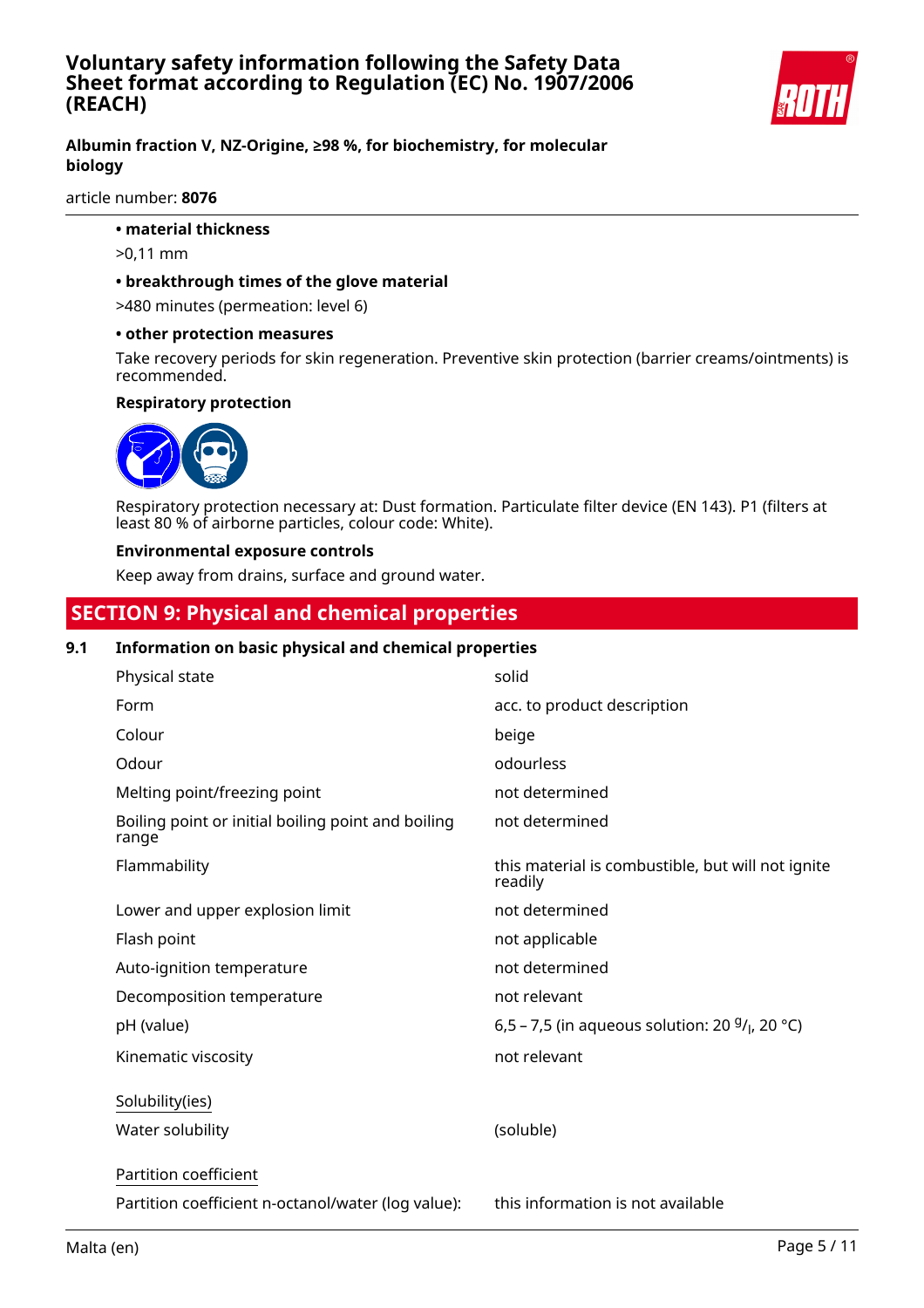

### **Albumin fraction V, NZ-Origine, ≥98 %, for biochemistry, for molecular biology**

#### article number: **8076**

|     | Vapour pressure                                                             | not determined                                                 |
|-----|-----------------------------------------------------------------------------|----------------------------------------------------------------|
|     | Density<br><b>Bulk density</b>                                              | not determined<br>150 – 450 kg/m <sup>3</sup>                  |
|     | Particle characteristics                                                    | no data available                                              |
| 9.2 | Other safety parameters<br>Oxidising properties<br><b>Other information</b> | none                                                           |
|     | Information with regard to physical hazard<br>classes:                      | hazard classes acc. to GHS<br>(physical hazards): not relevant |
|     | Other safety characteristics:                                               | There is no additional information.                            |

### **SECTION 10: Stability and reactivity**

#### **10.1 Reactivity**

The product in the delivered form is not dust explosion capable; the enrichment of fine dust however leads to the danger of dust explosion.

#### **10.2 Chemical stability**

The material is stable under normal ambient and anticipated storage and handling conditions of temperature and pressure.

#### **10.3 Possibility of hazardous reactions**

**Violent reaction with:** strong oxidiser

#### **10.4 Conditions to avoid**

There are no specific conditions known which have to be avoided.

#### **10.5 Incompatible materials**

There is no additional information.

#### **10.6 Hazardous decomposition products**

Hazardous combustion products: see section 5.

### **SECTION 11: Toxicological information**

#### **11.1 Information on hazard classes as defined in Regulation (EC) No 1272/2008**

#### **Classification according to GHS (1272/2008/EC, CLP)**

This substance does not meet the criteria for classification in accordance with Regulation No 1272/ 2008/EC.

#### **Acute toxicity**

Shall not be classified as acutely toxic.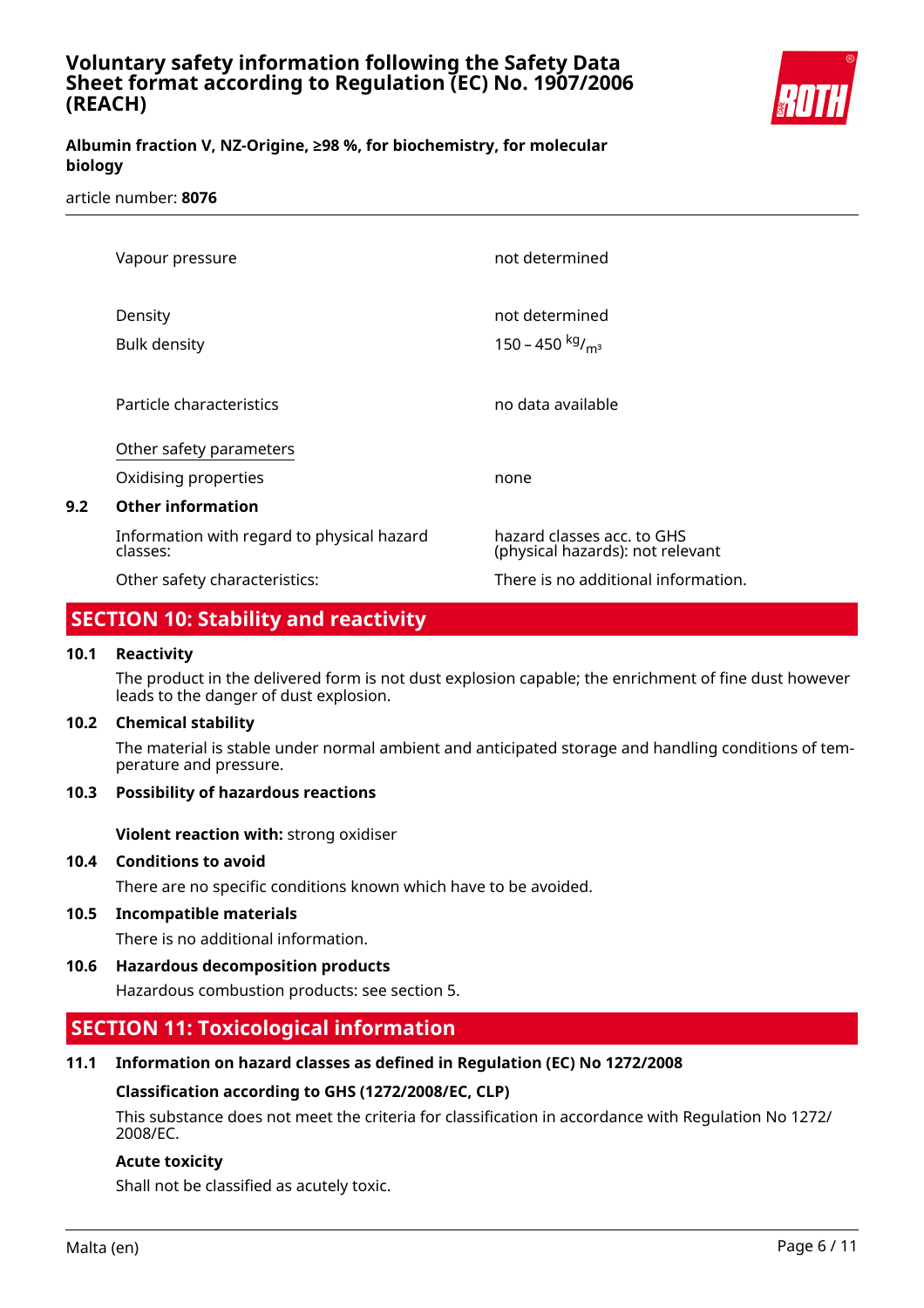

### **Albumin fraction V, NZ-Origine, ≥98 %, for biochemistry, for molecular biology**

article number: **8076**

| 12.1 | <b>Toxicity</b><br>Shall not be classified as hazardous to the aquatic environment.                            |
|------|----------------------------------------------------------------------------------------------------------------|
|      | <b>SECTION 12: Ecological information</b>                                                                      |
|      | Health effects are not known. This information is based upon the present state of our knowledge.               |
|      | <b>Other information</b>                                                                                       |
|      | Data are not available.                                                                                        |
|      | • If on skin                                                                                                   |
|      | Data are not available.                                                                                        |
|      | • If inhaled                                                                                                   |
|      | Data are not available.                                                                                        |
|      | • If in eyes                                                                                                   |
|      | Data are not available.                                                                                        |
|      | • If swallowed                                                                                                 |
|      | Symptoms related to the physical, chemical and toxicological characteristics                                   |
|      | Shall not be classified as presenting an aspiration hazard.                                                    |
|      | <b>Aspiration hazard</b>                                                                                       |
|      | Shall not be classified as a specific target organ toxicant (repeated exposure).                               |
|      | Specific target organ toxicity - repeated exposure                                                             |
|      | Shall not be classified as a specific target organ toxicant (single exposure).                                 |
|      | Specific target organ toxicity - single exposure                                                               |
|      | Shall not be classified as a reproductive toxicant.                                                            |
|      | <b>Reproductive toxicity</b>                                                                                   |
|      | Shall not be classified as carcinogenic.                                                                       |
|      | Carcinogenicity                                                                                                |
|      | Shall not be classified as germ cell mutagenic.                                                                |
|      | <b>Germ cell mutagenicity</b>                                                                                  |
|      | Shall not be classified as a respiratory or skin sensitiser.                                                   |
|      | <b>Respiratory or skin sensitisation</b>                                                                       |
|      | Serious eye damage/eye irritation<br>Shall not be classified as seriously damaging to the eye or eye irritant. |
|      |                                                                                                                |
|      | Shall not be classified as corrosive/irritant to skin.                                                         |
|      | <b>Skin corrosion/irritation</b>                                                                               |

Data are not available.

### **12.2 Process of degradability**

Data are not available.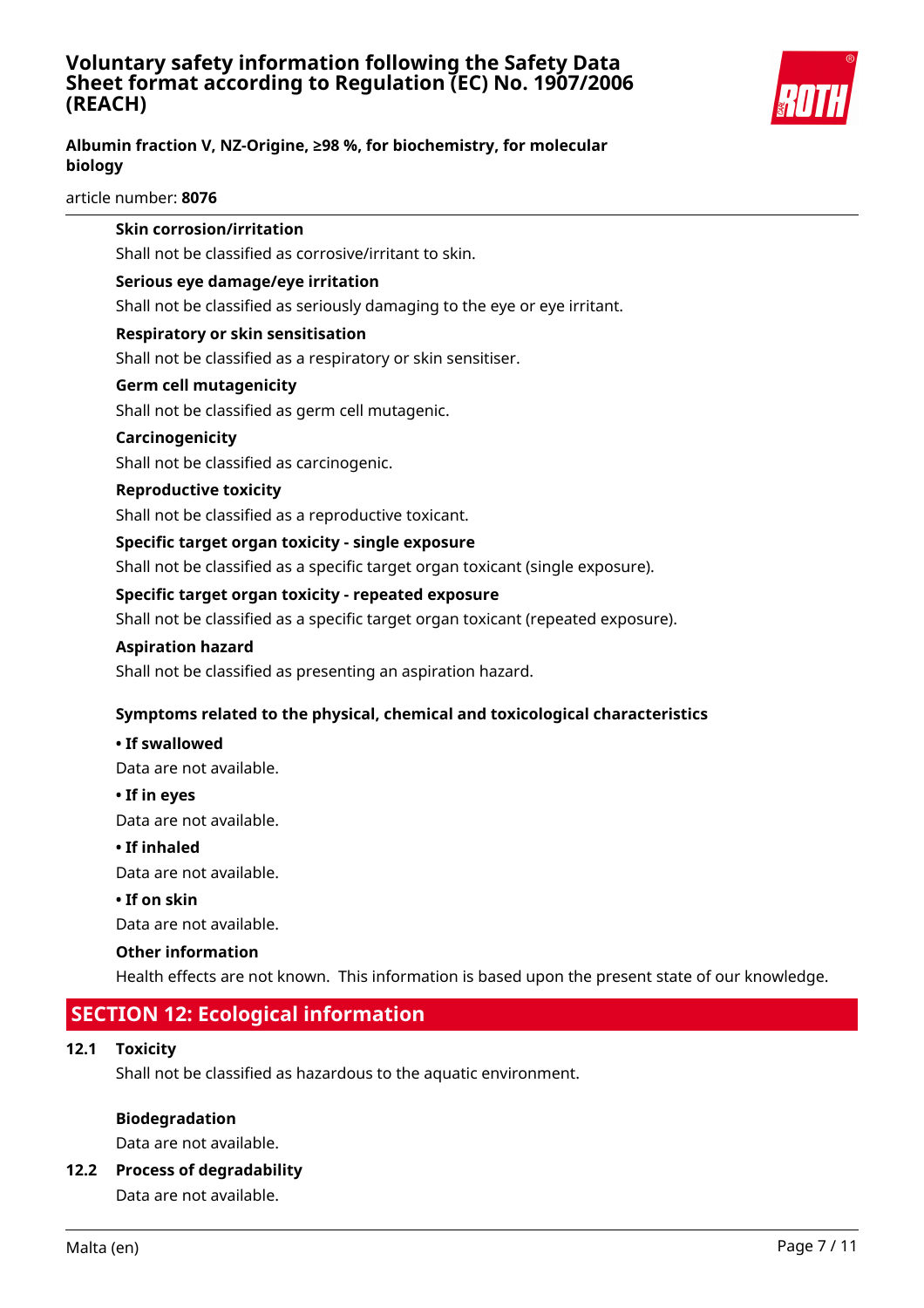

#### **Albumin fraction V, NZ-Origine, ≥98 %, for biochemistry, for molecular biology**

article number: **8076**

- **12.3 Bioaccumulative potential** Data are not available.
- **12.4 Mobility in soil** Data are not available.
- **12.5 Results of PBT and vPvB assessment** Data are not available.
- **12.6 Endocrine disrupting properties** Not listed.
- **12.7 Other adverse effects** Data are not available.

### **SECTION 13: Disposal considerations**

#### **13.1 Waste treatment methods**



Consult the appropriate local waste disposal expert about waste disposal.

#### **Sewage disposal-relevant information**

Do not empty into drains.

#### **13.2 Relevant provisions relating to waste**

The allocation of waste identity numbers/waste descriptions must be carried out according to the EEC, specific to the industry and process. Waste catalogue ordinance (Germany).

#### **13.3 Remarks**

Waste shall be separated into the categories that can be handled separately by the local or national waste management facilities. Please consider the relevant national or regional provisions.

### **SECTION 14: Transport information**

#### **14.1 UN number or ID number not subject to transport regulations**

- **14.2 UN proper shipping name** not assigned
- **14.3 Transport hazard class(es)** none
- **14.4 Packing group not assigned**
- 

**14.5 Environmental hazards** non-environmentally hazardous acc. to the dangerous goods regulations

**14.6 Special precautions for user**

There is no additional information.

#### **14.7 Maritime transport in bulk according to IMO instruments**

The cargo is not intended to be carried in bulk.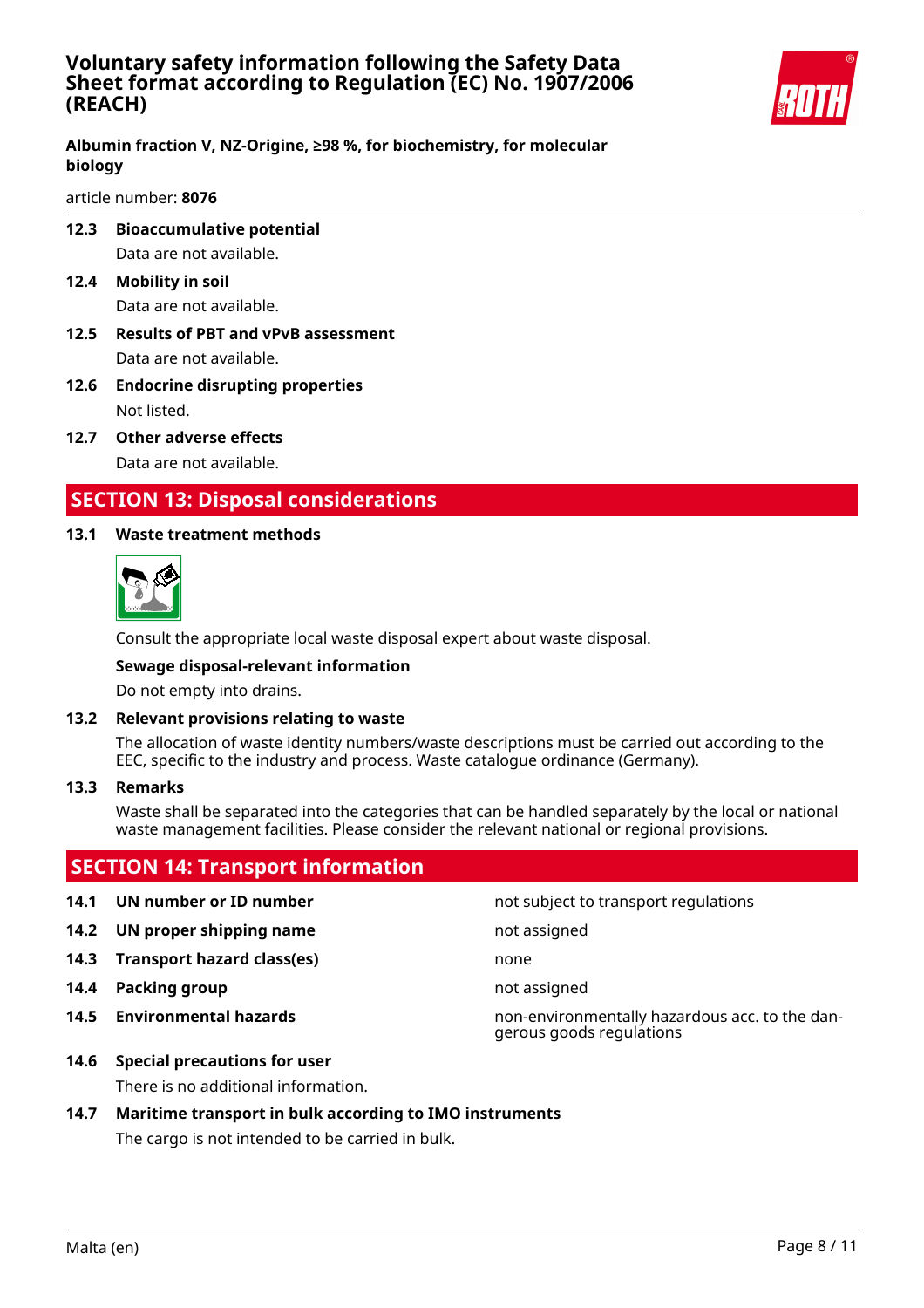

**Albumin fraction V, NZ-Origine, ≥98 %, for biochemistry, for molecular biology**

article number: **8076**

#### **Information for each of the UN Model Regulations**

**Transport of dangerous goods by road, rail and inland waterway (ADR/RID/ADN) - Additional information**

not assigned

**International Maritime Dangerous Goods Code (IMDG) - Additional information** Not subject to IMDG.

**International Civil Aviation Organization (ICAO-IATA/DGR) - Additional information** Not subject to ICAO-IATA.

### **SECTION 15: Regulatory information**

**15.1 Safety, health and environmental regulations/legislation specific for the substance or mixture**

**Relevant provisions of the European Union (EU)**

**Restrictions according to REACH, Annex XVII**

not listed

**List of substances subject to authorisation (REACH, Annex XIV)/SVHC - candidate list** not listed

#### **Seveso Directive**

| 2012/18/EU (Seveso III) |                                       |                                                                                                   |              |
|-------------------------|---------------------------------------|---------------------------------------------------------------------------------------------------|--------------|
| <b>No</b>               | Dangerous substance/hazard categories | Qualifying quantity (tonnes) for the ap-<br>  plication of lower and upper-tier re-<br>quirements | <b>Notes</b> |
|                         | not assigned                          |                                                                                                   |              |

#### **Deco-Paint Directive (2004/42/EC)**

| VOC content<br>%<br>. .<br>_ _ _ _ _ |
|--------------------------------------|
|--------------------------------------|

#### **Directive on industrial emissions (VOCs, 2010/75/EU)**

| <b>VOC content</b> | 0 % |
|--------------------|-----|
|                    |     |

#### **Directive 2011/65/EU on the restriction of the use of certain hazardous substances in electrical and electronic equipment (RoHS) - Annex II**

not listed

**Regulation 166/2006/EC concerning the establishment of a European Pollutant Release and Transfer Register (PRTR)**

not listed

#### **Water Framework Directive (WFD)**

not listed

### **Regulation 98/2013/EU on the marketing and use of explosives precursors**

not listed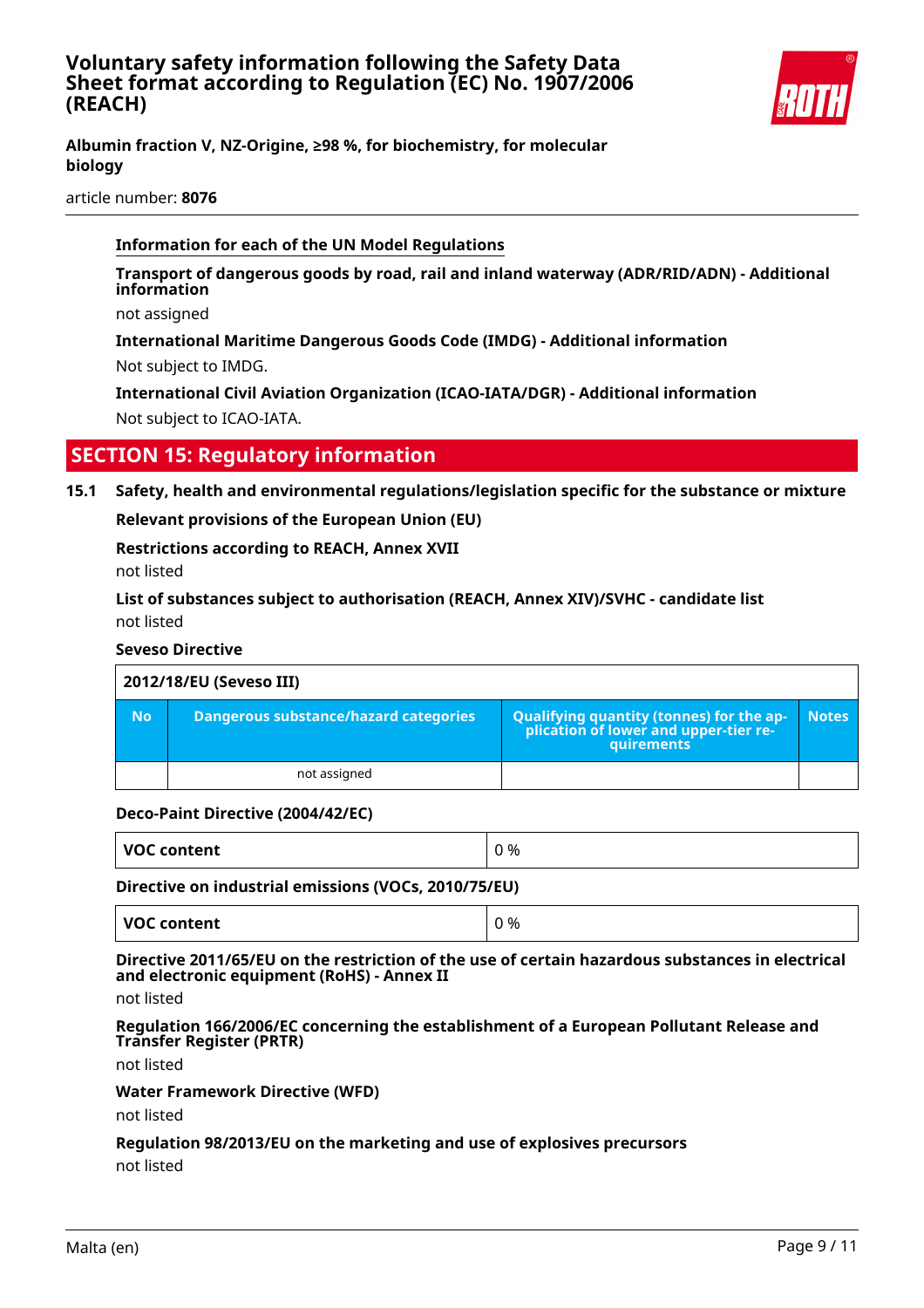

#### **Albumin fraction V, NZ-Origine, ≥98 %, for biochemistry, for molecular biology**

#### article number: **8076**

**Regulation 111/2005/EC laying down rules for the monitoring of trade between the Community and third countries in drug precursors**

not listed

**Regulation 1005/2009/EC on substances that deplete the ozone layer (ODS)**

not listed

**Regulation 649/2012/EU concerning the export and import of hazardous chemicals (PIC)** not listed

#### **National inventories**

| <b>Country</b> | <b>Inventory</b> | <b>Status</b>       |
|----------------|------------------|---------------------|
| <b>CN</b>      | <b>IECSC</b>     | substance is listed |
| EU             | ECSI             | substance is listed |
| <b>TW</b>      | <b>TCSI</b>      | substance is listed |

# **Legend**<br>ECSI<br>IECSC

ECSI EC Substance Inventory (EINECS, ELINCS, NLP)

IECSC Inventory of Existing Chemical Substances Produced or Imported in China

TCSI Taiwan Chemical Substance Inventory

#### **15.2 Chemical Safety Assessment**

No Chemical Safety Assessment has been carried out for this substance.

## **SECTION 16: Other information**

#### **Indication of changes (revised safety data sheet)**

Alignment to regulation: Regulation (EC) No. 1907/2006 (REACH), amended by 2020/878/EU

Restructuring: section 9, section 14

#### **Abbreviations and acronyms**

| Abbr.         | <b>Descriptions of used abbreviations</b>                                                                                                                                                                                       |
|---------------|---------------------------------------------------------------------------------------------------------------------------------------------------------------------------------------------------------------------------------|
| <b>ADN</b>    | Accord européen relatif au transport international des marchandises dangereuses par voies de naviga-<br>tion intérieures (European Agreement concerning the International Carriage of Dangerous Goods by In-<br>land Waterways) |
| <b>ADR</b>    | Accord européen relatif au transport international des marchandises dangereuses par route (European<br>Agreement concerning the International Carriage of Dangerous Goods by Road)                                              |
| CAS           | Chemical Abstracts Service (service that maintains the most comprehensive list of chemical substances)                                                                                                                          |
| CIP           | Regulation (EC) No 1272/2008 on classification, labelling and packaging of substances and mixtures                                                                                                                              |
| <b>DGR</b>    | Dangerous Goods Regulations (see IATA/DGR)                                                                                                                                                                                      |
| EC No         | The EC Inventory (EINECS, ELINCS and the NLP-list) is the source for the seven-digit EC number, an identi-<br>fier of substances commercially available within the EU (European Union)                                          |
| <b>EINECS</b> | European Inventory of Existing Commercial Chemical Substances                                                                                                                                                                   |
| <b>ELINCS</b> | European List of Notified Chemical Substances                                                                                                                                                                                   |
| <b>GHS</b>    | "Globally Harmonized System of Classification and Labelling of Chemicals" developed by the United Na-<br>tions                                                                                                                  |
| <b>IATA</b>   | <b>International Air Transport Association</b>                                                                                                                                                                                  |